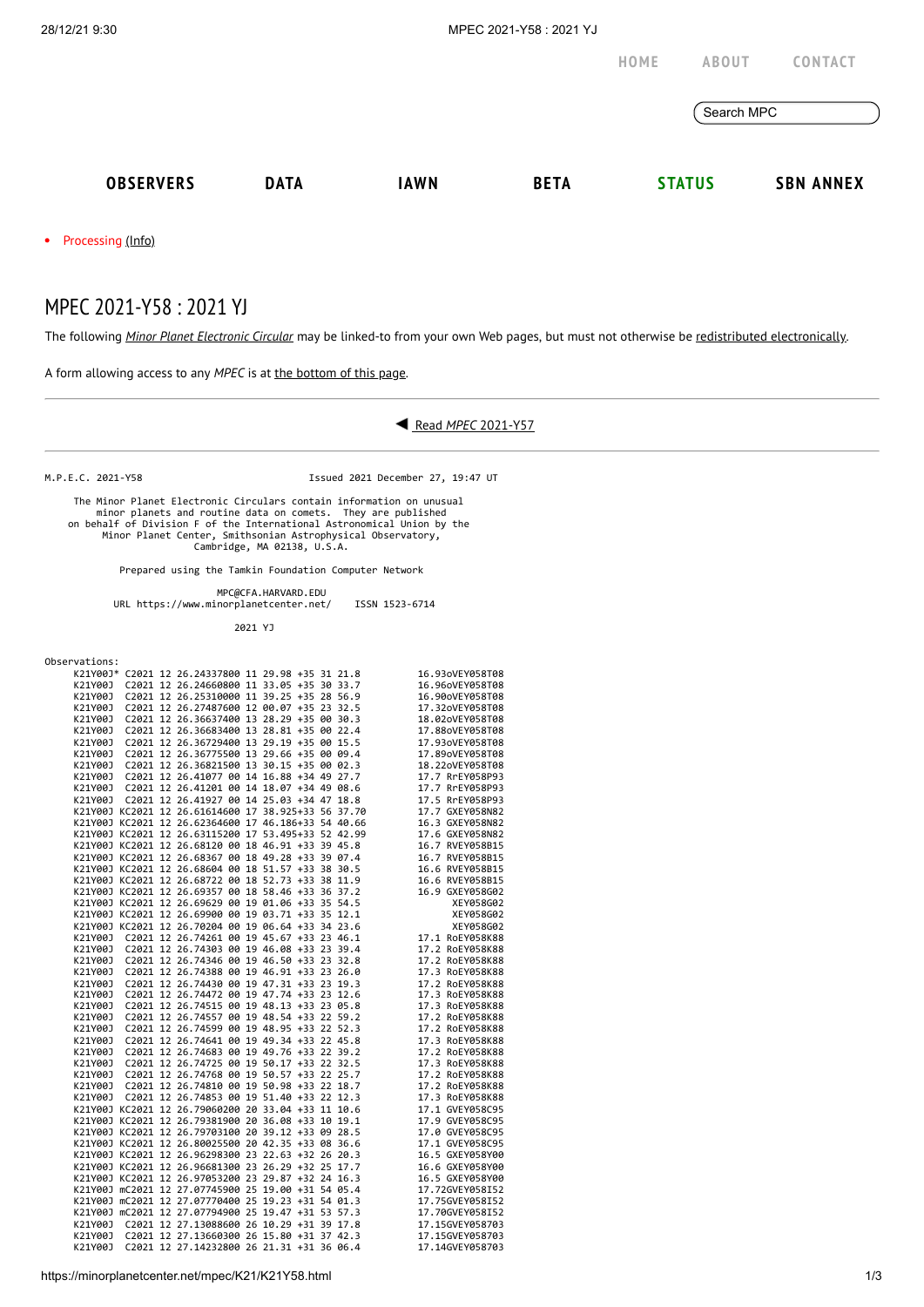| K21Y001 |  | C2021 12 27.14804700 26 26.83 +31 34 30.6          |  |  | 17.04GVEY058703 |
|---------|--|----------------------------------------------------|--|--|-----------------|
| K21Y001 |  | C2021 12 27.48578100 32 02.19 +29 58 44.8          |  |  | 17.7 GVEY058900 |
| K21Y001 |  | C2021 12 27.48823600 32 04.55 +29 58 02.1          |  |  | 17.8 GVEY058900 |
| K21Y001 |  | C2021 12 27.68807400 35 27.51 +28 59 23.8          |  |  | VEY058246       |
| K21Y001 |  | C2021 12 27.68829400 35 27.67 +28 59 19.3          |  |  | 17.1 GVEY058246 |
| K21Y001 |  | C2021 12 27.68851500 35 27.88 +28 59 16.0          |  |  | VEY058246       |
| K21Y001 |  | C2021 12 27.68862500 35 27.99 +28 59 13.5          |  |  | 17.4 GVEY058246 |
| K21Y001 |  | C2021 12 27.68873500 35 28.08 +28 59 11.3          |  |  | VEY058246       |
|         |  | K21Y00J KC2021 12 27.80426 00 37 20.74 +28 24 59.6 |  |  | 16.5 GXEY058J57 |
|         |  | K21Y00J KC2021 12 27.80604 00 37 22.45 +28 24 27.6 |  |  | 16.3 GXEY058J57 |
|         |  | K21Y00J KC2021 12 27.80771 00 37 24.06 +28 23 57.6 |  |  | 16.2 GXEY058J57 |
|         |  |                                                    |  |  |                 |

Observer details:

[246 Klet Observatory-KLENOT.](http://www.klet.org/) Observers M. Tichy, J. Ticha, M. Honkova.<br>Measurer M. Tichy. 1.06-m f/2.7 reflector + 2048x2048 CCD.<br><u>703 Catalina Sky Survey.</u> Observer H. Groeller. Measurers E. J. Christensen,<br>G. A. Farneth,

900 Moriyama. Observer Y. Ikari. 0.26-m f/7.0 reflector + CCD.<br><u>B15 Inastars Observatory, Potsdam (since 2006).</u> Observer B. Thinius. 0.36-m<br>f/5.6 Schmidt-Cassegrain + CCD.

C95 SATINO Remote Observatory, Haute Provence. Observer J. Jahn. 0.60-m f/3.2 Newtonian reflector + CCD.

G02 KYSUCE Observatory, Kysucke Nove Mesto. Observer M. Urbanik. 0.40-m f/5.3 Corrected Dall-Kirkham + CCD.

I52 Steward Observatory, Mt. Lemmon Station. Observer H. Groeller. Measurers<br>E. J. Christensen, G. A. Farneth, D. C. Fuls, A. R. Gibbs, A. D. Grauer,<br>H. Groeller, R. A. Kowalski, S. M. Larson, G. J. Leonard, D. Rankin, R.

Urakawa. 1.0-m f/3.0 reflector + CCD.<br>TOR ATLAS-MLO, Mauna Loa. Observers L. Denneau, R. Siverd, J. Tonry, H.<br>Weiland. Measurers L. Denneau, N. Erasmus, A. Fitzsimmons, A. Lawrence,<br>J. Robinson, R. Siverd, J. Tonry, H. Wei astrograph + CCD.

Orbital elements:

| 2021 YJ                                                                                                                                                                                                                      |                                   |   |                                                                                                                      |                                                                     |         | PHA, Earth MOID = $0.0283$ AU |  |  |  |
|------------------------------------------------------------------------------------------------------------------------------------------------------------------------------------------------------------------------------|-----------------------------------|---|----------------------------------------------------------------------------------------------------------------------|---------------------------------------------------------------------|---------|-------------------------------|--|--|--|
| Epoch 2022 Jan. 21.0 TT = JDT 2459600.5<br>Veres                                                                                                                                                                             |                                   |   |                                                                                                                      |                                                                     |         |                               |  |  |  |
| 6.66887<br>м                                                                                                                                                                                                                 | (2000.0)                          | P | Q                                                                                                                    |                                                                     |         |                               |  |  |  |
| n                                                                                                                                                                                                                            |                                   |   |                                                                                                                      |                                                                     |         |                               |  |  |  |
| a                                                                                                                                                                                                                            |                                   |   | $0.28012528$ Peri. 176.45483 -0.02203396 -0.84511770<br>2.3133136 Node 274.25813 +0.90358177 +0.21180206             |                                                                     |         |                               |  |  |  |
| 0.5629732<br>e                                                                                                                                                                                                               |                                   |   | Incl. 32.38491 +0.42784867                                                                                           | -0.49083190                                                         |         |                               |  |  |  |
| P.<br>3.52                                                                                                                                                                                                                   | H 19.86                           |   | $G \t 0.15$                                                                                                          | U 8                                                                 |         |                               |  |  |  |
| Residuals in seconds of arc                                                                                                                                                                                                  |                                   |   |                                                                                                                      |                                                                     |         |                               |  |  |  |
| 211226 T08 0.1- 0.2+ 211226 G02 0.1+ 0.1+ 211226 Y00 0.3+                                                                                                                                                                    |                                   |   |                                                                                                                      |                                                                     |         | $0.3 -$                       |  |  |  |
|                                                                                                                                                                                                                              |                                   |   |                                                                                                                      |                                                                     | $0.1+$  | $0.2 -$                       |  |  |  |
| 211226 T08 0.2- 0.1+ 211226 G02 0.1+ 0.6- 211226 Y00<br>211226 T08 0.1+ 0.3- 211226 K88 0.1- 0.1- 211226 Y00                                                                                                                 |                                   |   |                                                                                                                      |                                                                     | $0.1+$  | $0.5 -$                       |  |  |  |
|                                                                                                                                                                                                                              |                                   |   | $0.2 -$<br>0.0                                                                                                       | 211227 I52                                                          | 0.0     | $0.1+$                        |  |  |  |
| 211226 T08 0.4+ 0.2+ 211226 K88<br>211226 T08 0.5- 0.4+ 211226 K88                                                                                                                                                           |                                   |   | 0.0                                                                                                                  | 211227 I52 0.1-                                                     |         |                               |  |  |  |
|                                                                                                                                                                                                                              |                                   |   | 0.0                                                                                                                  |                                                                     |         | $0.1+$                        |  |  |  |
| 211226 T08 0.4+ 0.5-<br>211226 T08 0.5- 0.4- 211226 K88                                                                                                                                                                      |                                   |   | $\begin{array}{cccc} 0.1+& 0.1- & 211227 & 152 & 0.1- & 0.2+ \\ 0.0 & 0.2- & 211227 & 703 & 0.1- & 0.1+ \end{array}$ |                                                                     |         |                               |  |  |  |
|                                                                                                                                                                                                                              |                                   |   |                                                                                                                      |                                                                     |         |                               |  |  |  |
| 211226 T08 0.2- 0.5+ 211226 K88<br>211226 T08 0.4+ 0.4+ 211226 K88                                                                                                                                                           |                                   |   | $0.3+$                                                                                                               | 0.2-211227 703 0.1-<br>0.2-211227 703 0.1-<br>2022 703 0.1-         |         | $0.2 +$                       |  |  |  |
|                                                                                                                                                                                                                              |                                   |   | 0.0                                                                                                                  |                                                                     |         | $0.1 +$                       |  |  |  |
| 211226 P93 0.1-                                                                                                                                                                                                              | 0.0 211226 K88<br>0.3- 211226 K88 |   | $0.0$ $0.1$ -<br>0.1+ 0.4-                                                                                           | 211227 703                                                          | $0.1 -$ | $0.1+$                        |  |  |  |
| 211226 P93 0.0                                                                                                                                                                                                               |                                   |   |                                                                                                                      | 211227 900                                                          | $0.6+$  | $1.1 -$                       |  |  |  |
| 211226 P93 0.1+ 0.1- 211226 K88<br>211226 N82 0.1+ 0.3+ 211226 K88                                                                                                                                                           |                                   |   | 0.1- 0.2- 211227 900<br>0.1+ 0.1- 211227 246                                                                         |                                                                     | $0.4 +$ | $0.8 -$                       |  |  |  |
|                                                                                                                                                                                                                              |                                   |   |                                                                                                                      |                                                                     | $0.6+$  | $0.6+$                        |  |  |  |
| 211226 N82 0.2- 0.6+ 211226 K88<br>211226 N82 0.0 0.5+ 211226 K88                                                                                                                                                            |                                   |   | $0.1 + 0.2 -$                                                                                                        | 211227 246 0.1-<br>0.2-<br>0.2-<br>211227 246<br>0.5-<br>211227 246 |         | 0.0                           |  |  |  |
|                                                                                                                                                                                                                              |                                   |   | $0.1 -$                                                                                                              |                                                                     | $0.1 -$ | $0.6+$                        |  |  |  |
|                                                                                                                                                                                                                              |                                   |   |                                                                                                                      |                                                                     | $0.1 -$ | 0.0                           |  |  |  |
| 211226 B15 0.1+ 0.2-<br>211226 B15 0.1- 0.1- 211226 K88 0.1+<br>211226 B15 0.1- 0.1- 211226 K88 0.1+                                                                                                                         |                                   |   | $0.1+ 0.1- 211227246$                                                                                                |                                                                     | $0.3 -$ | $0.2 -$                       |  |  |  |
|                                                                                                                                                                                                                              |                                   |   |                                                                                                                      |                                                                     |         | 0.0                           |  |  |  |
| 211226 B15 0.1- 0.1+ 211226 C95 0.7+ 0.3- 211227 J57 0.2+<br>211226 B15 0.0 0.0 211226 C95 0.1- 0.5- 211227 J57 0.2+<br>211226 G02 0.0 0.1+ 211226 C95 0.9- 0.3+ 211227 J57 0.3+<br>211226 G02 0.3- 0.0 211226 C95 0.6+ 0.1- |                                   |   |                                                                                                                      |                                                                     |         | $0.1 +$                       |  |  |  |
|                                                                                                                                                                                                                              |                                   |   |                                                                                                                      |                                                                     |         | $0.2 +$                       |  |  |  |
|                                                                                                                                                                                                                              |                                   |   |                                                                                                                      |                                                                     |         |                               |  |  |  |
|                                                                                                                                                                                                                              |                                   |   |                                                                                                                      |                                                                     |         |                               |  |  |  |
| Ephemeris:                                                                                                                                                                                                                   |                                   |   |                                                                                                                      |                                                                     |         |                               |  |  |  |
| 2021 YJ                                                                                                                                                                                                                      |                                   |   | $a, e, i = 2.31, 0.56, 32$                                                                                           |                                                                     |         | $q = 1.0110$                  |  |  |  |
| Date                                                                                                                                                                                                                         |                                   |   | TT R.A. (2000) Decl. Delta r                                                                                         | Elong.                                                              | Phase   | V                             |  |  |  |
| 2021 11 27                                                                                                                                                                                                                   |                                   |   | 20 05 41.5 +60 42 49  0.3835  1.0857  94.4                                                                           |                                                                     | 65.0    | 20.3                          |  |  |  |
|                                                                                                                                                                                                                              |                                   |   |                                                                                                                      |                                                                     |         |                               |  |  |  |
| $\cdots$                                                                                                                                                                                                                     |                                   |   |                                                                                                                      |                                                                     |         |                               |  |  |  |
| 2021 12 12                                                                                                                                                                                                                   | 21 16 08.9 +57 50 17              |   | 0.2351 1.0320                                                                                                        | 95.0                                                                | 71.9    | 19.3                          |  |  |  |
| $\cdots$                                                                                                                                                                                                                     |                                   |   |                                                                                                                      |                                                                     |         |                               |  |  |  |
| 2021 12 20                                                                                                                                                                                                                   | 22 37 29.0 +51 35 27              |   | 0.1571 1.0164 97.5                                                                                                   |                                                                     | 73.7    | 18.5                          |  |  |  |
| $\cdots$                                                                                                                                                                                                                     |                                   |   |                                                                                                                      |                                                                     |         |                               |  |  |  |
| 2021 12 26                                                                                                                                                                                                                   |                                   |   | 00 07 31.6 +36 29 56 0.1095 1.0114                                                                                   | 101.7                                                               | 72.2    | 17.6                          |  |  |  |
| 2021 12 27                                                                                                                                                                                                                   | 00 24 01.8 +32 15 30 0.1038       |   | 1.0111                                                                                                               | 102.5                                                               | 71.7    | 17.5                          |  |  |  |
| 2021 12 28                                                                                                                                                                                                                   |                                   |   | 00 40 35.6 +27 26 16 0.09917 1.0110                                                                                  | 103.4                                                               | 71.2    | 17.4                          |  |  |  |
| .                                                                                                                                                                                                                            |                                   |   |                                                                                                                      |                                                                     |         |                               |  |  |  |
| 2022 01 03                                                                                                                                                                                                                   | 02 12 57.6 -07 18 09              |   | 0.09887 1.0137                                                                                                       | 105.2                                                               | 69.4    | 17.3                          |  |  |  |
| $\cdots$                                                                                                                                                                                                                     |                                   |   |                                                                                                                      |                                                                     |         |                               |  |  |  |
| 2022 01 11                                                                                                                                                                                                                   | 03 39 18.4 -34 44 19              |   | 0.1567<br>1.0263                                                                                                     | 101.5                                                               | 69.9    | 18.3                          |  |  |  |
| .                                                                                                                                                                                                                            |                                   |   |                                                                                                                      |                                                                     |         |                               |  |  |  |
|                                                                                                                                                                                                                              |                                   |   |                                                                                                                      |                                                                     | 64.8    | 19.8                          |  |  |  |
|                                                                                                                                                                                                                              |                                   |   |                                                                                                                      |                                                                     |         |                               |  |  |  |
| M. P. C. Staff                                                                                                                                                                                                               |                                   |   | (C) Copyright 2021 MPC                                                                                               |                                                                     |         | M.P.E.C. 2021-Y58             |  |  |  |

Read *MPEC* [2021-Y57](https://minorplanetcenter.net/mpec/K21/K21Y57.html)

**Display** *MPEC* number: Clear

Enter an *[MPEC](https://minorplanetcenter.net/iau/services/MPEC.html)* number in one of the following forms: